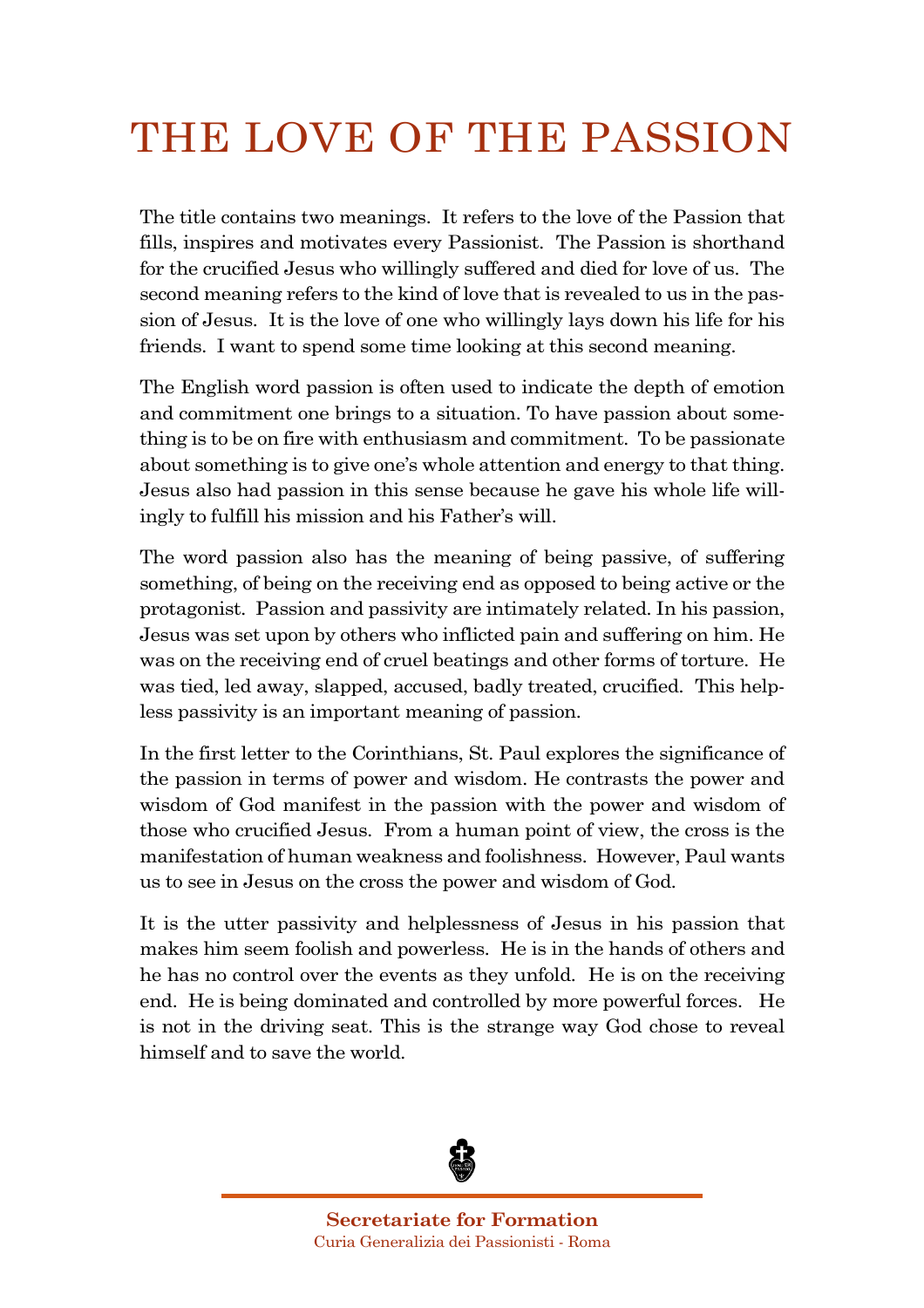Christians try to ponder the mystery of the cross and learn its lessons. It is not easy because like all human beings, Christians also want to be wise and powerful in the usual human ways. The history of Christianity shows the Church's preoccupation with human power and human wisdom translated into forms of authority and teaching that show little sign of the weakness and emptiness of Jesus on the cross. Jesus emptied himself while the Church has too often tried to exalt itself with the trappings of human power and wisdom.

Passionists like all Christian missionaries go into the world with a desire to give, to communicate, to help others, to be dispensers of good news and good things. This immediately puts them in the role of the dominant. The Christian evangelizer is one who already possesses everything that is of value and in his generosity is willing to give to those who are without. We can see this model at work in many forms of missionary activity. Here we see enacted the classical roles of master and servant, the dominator and the dominated. Itis not always expressed in cruel and inhuman ways but it is still a subtle form of domination and control.

The love we find in the passion is not the dominating love of one who possesses all and cheerily dispenses it to others. It is the love of one whose life is emptied of all agency and attractiveness. It is the love of one who is passive, helpless, on the receiving end of cruelty and some kindness. The love that flows from the passion has no trace of the dominance, arrogance, over-confidence of the powerful givers but is the helpless love of one who is totally dependent.

I want to suggest that the love Christian missionaries are sent to share with the world is this kind of passion-love. It is not love dispensed from on high by people who possess everything. It is rather the love that comes to life in the humble attitude of open, respectful receptivity. It is the love of hospitality offered to the stranger, the love of respectful listening to the other, the love of humble acknowledgement of the gifts and blessings coming form the other. It is not a form of domination and control but of humble and respectful acknowledgement of the God-given dignity of every person and of all creation. It is by approaching our neighbor in this attitude of humble passivity and receptivity that we will bring to life the saving and transforming love of God in the world.

This new approach is not a ruse to win the other but is an attempt to learn from the love of Jesus on the cross. The only power that can save, heal